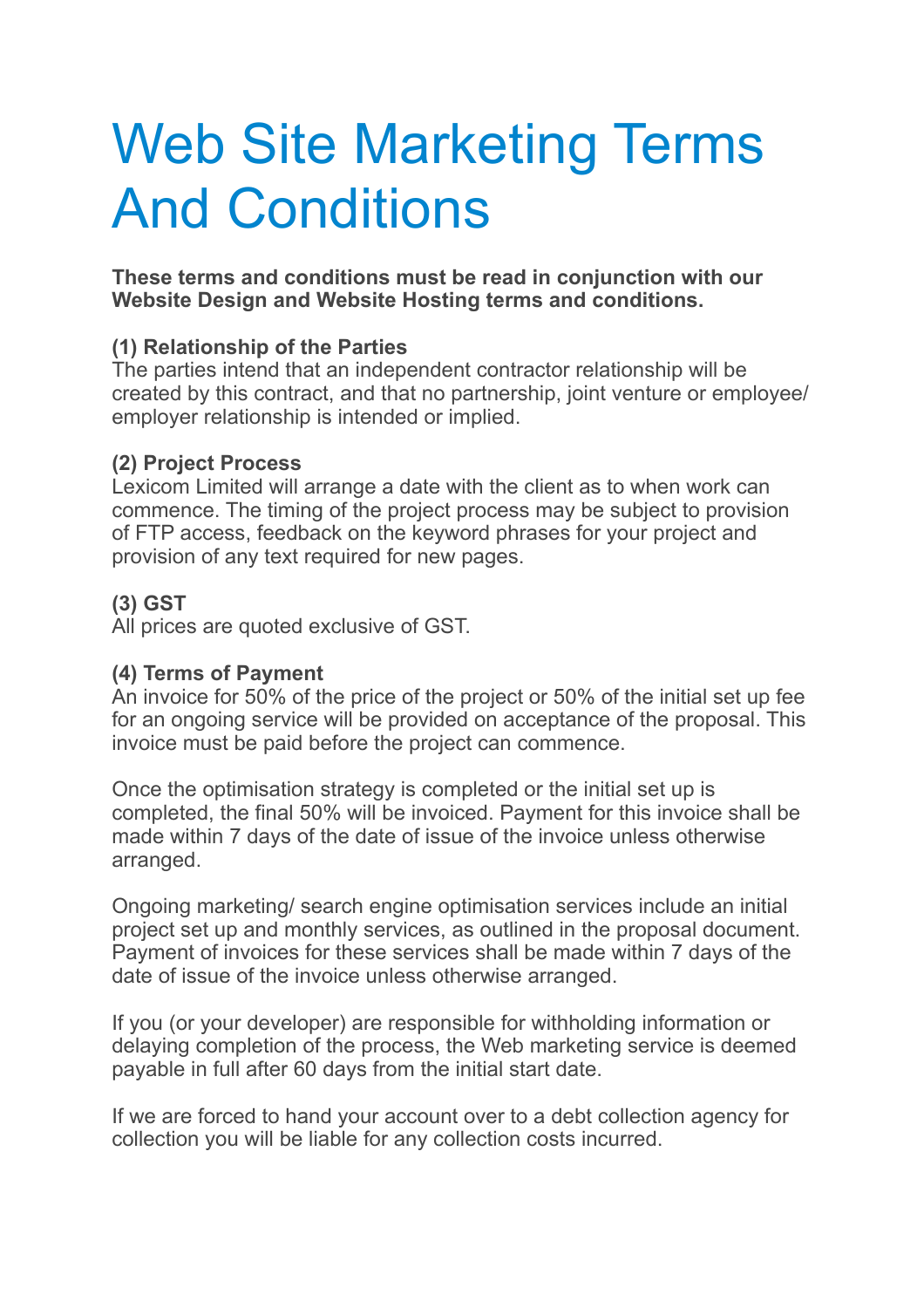#### **(5) Validity of the Agreement**

Either party may terminate the agreement on 7 working days' written notice to the other party.

Lexicom Limited reserves the right to cease immediately without liability to provide the service and to terminate this agreement if you should go into liquidation or bankruptcy, or if you fail to meet any obligation in accordance with this agreement.

Lexicom Limited will be entitled to collection of full fees to date of termination.

#### **(6) Assignment and Delegation**

We may assign or transfer our rights and responsibilities under this contract to another party.

We may also subcontract the performance of any of our responsibilities under this contract to another party.

You may not assign or transfer any of your rights or responsibilities under this contract to anyone else without our prior written consent.

## **(7) Liabilities**

You agree that Lexicom Limited will not be liable for any indirect or consequential damages, including but not limited to, loss of profits or for any claim made on the client by any other party, even though Lexicom Limited may have been notified of such damage or claims.

We shall not be liable to you for any loss or damage directly or indirectly arising out of or in connection with any delay in delivery of the goods or failure to perform its obligations under this agreement where such delay is caused directly or indirectly by an act of God, armed conflict, labour dispute, civil commotion, intervention of a government, inability to obtain labour, materials or manufacturing facilities, accidents, interruptions of, or delay in, transportation or any other cause beyond our control.

You agree to defend, indemnify and hold us harmless from and against any and all claims, losses, liabilities and expenses (including attorneys' fees) related to or arising out of the services provided by us to you under this agreement, including without limitation claims made by third parties (including your customers) related to any false advertising claims, liability claims for products or services sold by you, claims for patent, copyright or trademark infringement, claims due to disruption or malfunction of services provided hereunder, or for any content submitted by you for publication by us.